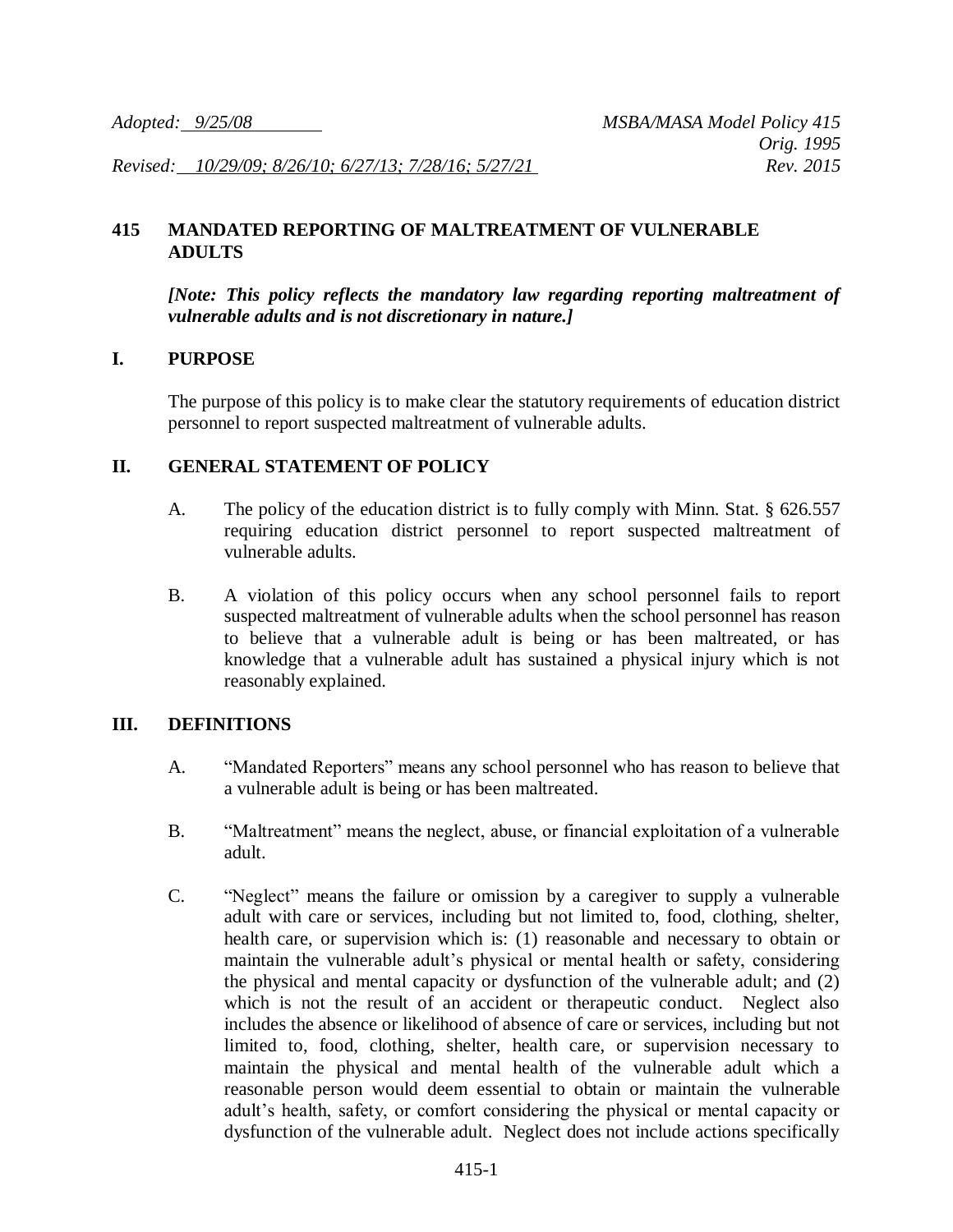excluded by Minn. Stat. § 626.5572, Subd. 17.

- D. "Abuse" means: (a) An act against a vulnerable adult that constitutes a violation of, an attempt to violate, or aiding and abetting a violation of: (1) assault in the first through fifth degrees as defined in sections 609.221 to 609.224; (2) the use of drugs to injure or facilitate crime as defined in section 609.235; (3) the solicitation, inducement, and promotion of prostitution as defined in section 609.322; and (4) criminal sexual conduct in the first through fifth degrees as defined in sections 609.342 to 609.3451. A violation includes any action that meets the elements of the crime, regardless of whether there is a criminal proceeding or conviction. (b) Conduct which is not an accident or therapeutic conduct as defined in this section, which produces or could reasonably be expected to produce physical pain or injury or emotional distress including, but not limited to, the following: (1) hitting, slapping, kicking, pinching, biting, or corporal punishment of a vulnerable adult; (2) use of repeated or malicious oral, written, or gestured language toward a vulnerable adult or the treatment of a vulnerable adult which would be considered by a reasonable person to be disparaging, derogatory, humiliating, harassing, or threatening; (3) use of any aversive or deprivation procedure, unreasonable confinement, or involuntary seclusion, including the forced separation of the vulnerable adult from other persons against the will of the vulnerable adult or the legal representative of the vulnerable adult; and (4) use of any aversive or deprivation procedures for persons with developmental disabilities or related conditions not authorized under section 245.825. (c) Any sexual contact or penetration as defined in section 609.341, between a facility staff person or a person providing services in the facility and a resident, patient, or client of that facility. (d) The act of forcing, compelling, coercing, or enticing a vulnerable adult against the vulnerable adult's will to perform services for the advantage of another. Abuse does not include actions specifically excluded by Minn. Stat. § 626.5572, Subd. 2.
- E. "Financial Exploitation" means a breach of a fiduciary duty by an actor's unauthorized expenditure of funds entrusted to the actor for the benefit of the vulnerable adult or by an actor's failure to provide food, clothing, shelter, health care, therapeutic conduct or supervision, the failure of which results or is likely to result in detriment to the vulnerable adult. Financial exploitation also includes: the willful use, withholding or disposal of funds or property of a vulnerable adult; the obtaining of services for wrongful profit or advantage which results in detriment to the vulnerable adult; the acquisition of a vulnerable adult's funds or property through undue influence, harassment, duress, deception or fraud; and the use of force, coercion, or enticement to cause a vulnerable adult to perform services against the vulnerable adult's will for the profit or advantage of another.
- F. "Vulnerable Adult" means any person 18 years of age or older who: (1) is a resident or inpatient of a facility; (2) receives services required to be licensed under Minn. Stat. Ch. 245A, except as excluded under Minn. Stat. § 626.5572, Subd.  $21(a)(2)$ ; (3) receives services from a licensed home care provider or person or organization that offers, provides, or arranges for personal care assistance services under the medical assistance program; or (4) regardless of residence or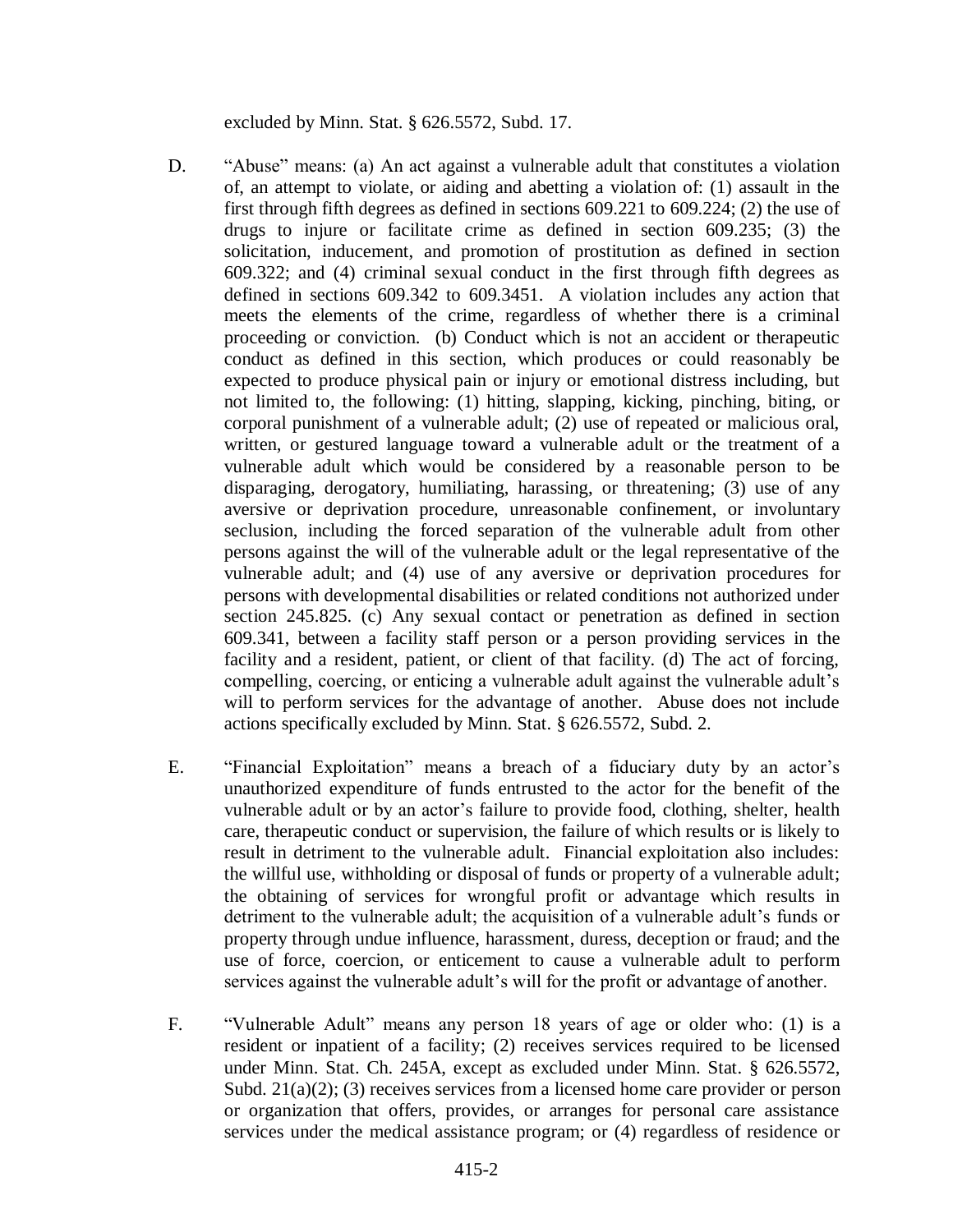type of service received possesses a physical or mental infirmity or other physical, mental, or emotional dysfunction that impairs the individual's ability to adequately provide the person's own care without assistance or supervision and, because of the dysfunction or infirmity and need for care or services, has an impaired ability to protect the individual's self from maltreatment.

- G. "Caregiver" means an individual or facility who has responsibility for the care of a vulnerable adult as a result of a family relationship, or who has assumed responsibility for all or a portion of the care of a vulnerable adult voluntarily, by contract, or by agreement.
- H. "School Personnel" means professional employees or their delegates of the education district engaged in providing health, educational, social, psychological, law enforcement, or other caretaking services of vulnerable adults.
- I. "Immediately" means as soon as possible, but no longer than 24 hours from the time initial knowledge that the incident occurred has been received.

# **IV. REPORTING PROCEDURES**

- A. A mandated reporter as defined herein shall immediately report the suspected maltreatment to the common entry point responsible for receiving reports.
- B. Whenever a mandated reporter, as defined herein, knows or has reason to believe that an individual made an error in the provision of therapeutic conduct to a vulnerable adult which results in injury or harm, which reasonably requires the care of a physician, such information shall be reported immediately to the designated county agency. The mandated reporter also may report a belief that the error did not constitute neglect and why the error does not constitute neglect.
- C. The reporter shall to the extent possible identify the vulnerable adult, the caregiver, the nature and extent of the suspected maltreatment, any evidence of previous maltreatment, the name and address of the reporter, the time, date, and location of the incident, and any other information that the reporter believes might be helpful in investigating the suspected abuse or neglect. A mandated reporter may disclose *not public data* as defined under Minn. Stat. § 13.02 to the extent necessary to comply with the above reporting requirements.
- D. A person mandated to report suspected maltreatment of a vulnerable adult who negligently or intentionally fails to report is liable for damages caused by the failure. A negligent or intentional failure to report may result in discipline. A mandatory reporter who intentionally fails to make a report, who knowingly provides false or misleading information in reporting, or who intentionally fails to provide all the material circumstances surrounding the reported incident may be guilty of a misdemeanor.
- E. Retaliation against a person who makes a good faith report under Minnesota law and this policy, or against vulnerable adult who is named in a report is prohibited.